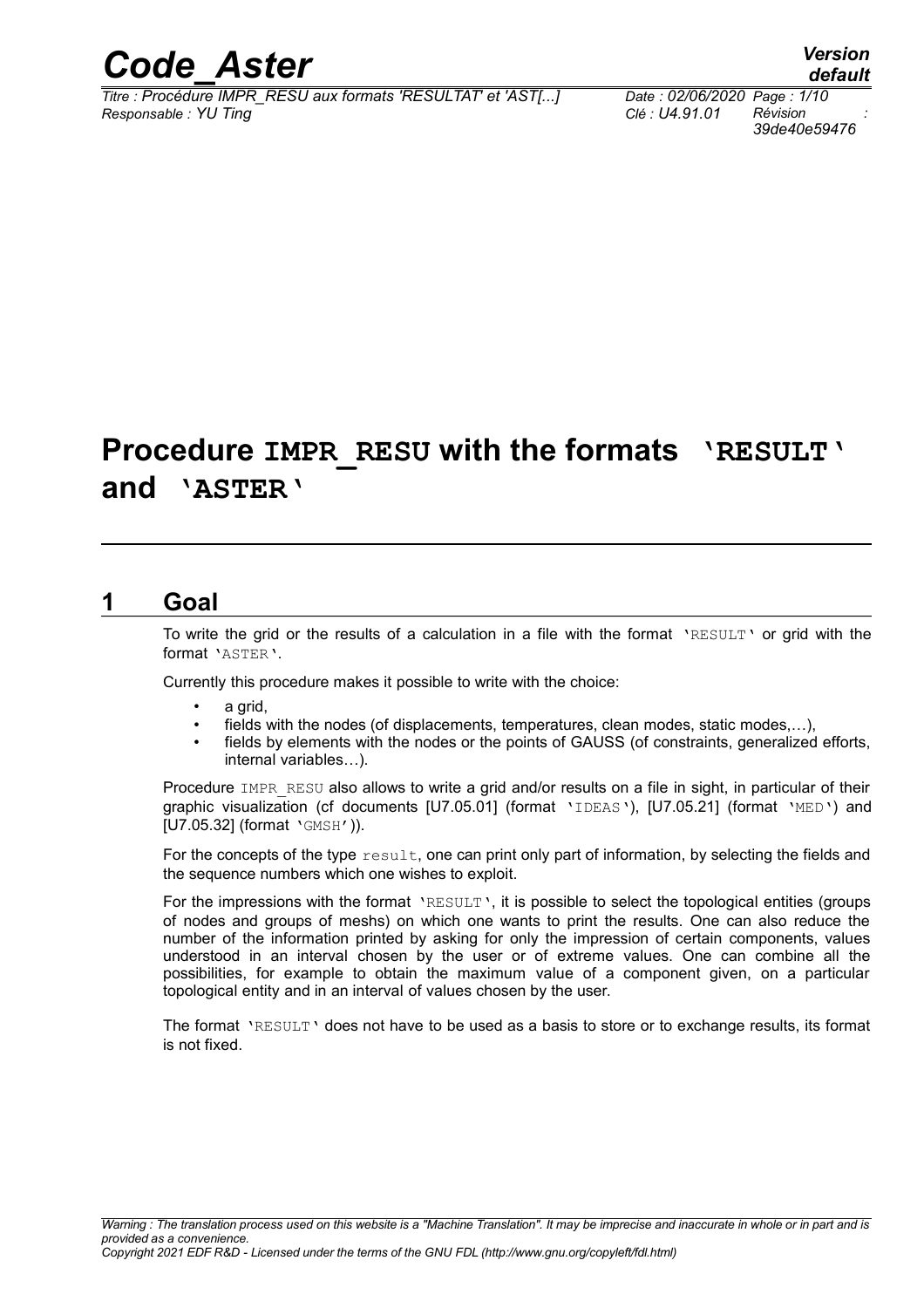*Titre : Procédure IMPR\_RESU aux formats 'RESULTAT' et 'AST[...] Date : 02/06/2020 Page : 2/10 Responsable : YU Ting* 

*39de40e59476*

| 2 | <b>Syntax</b> |                                                                                                                                                                                                                                                                                                                                                                                                                                                                                                                                                                       |                                                                                                                                                                                   |  |  |  |  |
|---|---------------|-----------------------------------------------------------------------------------------------------------------------------------------------------------------------------------------------------------------------------------------------------------------------------------------------------------------------------------------------------------------------------------------------------------------------------------------------------------------------------------------------------------------------------------------------------------------------|-----------------------------------------------------------------------------------------------------------------------------------------------------------------------------------|--|--|--|--|
|   |               | IMPR RESU (                                                                                                                                                                                                                                                                                                                                                                                                                                                                                                                                                           |                                                                                                                                                                                   |  |  |  |  |
|   | ♦<br>♦        | MODEL = $Mo$ ,<br>$\Diamond$ UNIT = links,<br>FORMAT = $/$ 'RESULT',                                                                                                                                                                                                                                                                                                                                                                                                                                                                                                  | [model]<br>[T]                                                                                                                                                                    |  |  |  |  |
|   |               | / 'ASTER',                                                                                                                                                                                                                                                                                                                                                                                                                                                                                                                                                            |                                                                                                                                                                                   |  |  |  |  |
|   | $\Diamond$    | $PROCO =$<br>/ $YES'$ ,<br>/ $'NOT'$ ,                                                                                                                                                                                                                                                                                                                                                                                                                                                                                                                                | [DEFECT]                                                                                                                                                                          |  |  |  |  |
|   | ♦             | INFORMATION = $/ 1,$<br>$\frac{2}{2}$                                                                                                                                                                                                                                                                                                                                                                                                                                                                                                                                 | [DEFECT]                                                                                                                                                                          |  |  |  |  |
|   | $\sqrt{2}$    | $RESU = (F ($                                                                                                                                                                                                                                                                                                                                                                                                                                                                                                                                                         |                                                                                                                                                                                   |  |  |  |  |
|   | #             | Syntax of procedure IMPR RESU to the format 'RESULT'                                                                                                                                                                                                                                                                                                                                                                                                                                                                                                                  |                                                                                                                                                                                   |  |  |  |  |
|   | ٠             | $GRID = MY,$<br>/ CHAM GD<br>$=$ CH GD,<br>/ $RESULT$ = $RESU$ ,                                                                                                                                                                                                                                                                                                                                                                                                                                                                                                      | [grid]<br>[cham gd]<br>[result]                                                                                                                                                   |  |  |  |  |
|   |               | # Extraction of a field of size of resu                                                                                                                                                                                                                                                                                                                                                                                                                                                                                                                               |                                                                                                                                                                                   |  |  |  |  |
|   |               | ♦<br>TOUT CHAM = $/$ 'YES',<br>/ $'$ NOT $'$ ,                                                                                                                                                                                                                                                                                                                                                                                                                                                                                                                        | [DEFECT]                                                                                                                                                                          |  |  |  |  |
|   |               | $=$ L NOMSYMB, $[1 K16]$<br>NOM CHAM<br>$\sqrt{2}$                                                                                                                                                                                                                                                                                                                                                                                                                                                                                                                    |                                                                                                                                                                                   |  |  |  |  |
|   |               | ♦<br>$=$ 'YES',<br>TOUT ORDRE<br>$=$ LORDRE,<br>NUME ORDRE<br>$=$ LENTI,<br>LIST ORDRE<br>$=$ LMODE,<br>NUME MODE<br>NOEUD CMP $=$ LNOECMP,<br>$=$ NCAS,<br>NOM CAS<br>ANGLE<br>$=$ LANGL,<br>/ FREQ<br>$=$ LFREQ,<br>LIST FREQ<br>$=$ LREEL,<br>INST<br>$=$ LINST,<br>$\sqrt{2}$<br>LIST INST<br>$=$ LREEL,<br>$\lozenge$  <br>PRECISION = $/$ PREC,<br>$/ 1.0D-3,$<br>/ $'RELATIVE'$ ,<br>CRITERION<br>$=$<br>/ 'ABSOLUTE',<br># Parameters<br>$\Diamond$ / TOUT PARA = /'YES',<br>/ $'NOT'$ ,<br>/ NOM PARA $=$ L NOMPARA,<br>$\Diamond$ FORM TABL<br>$=$ / 'YES', | [DEFECT]<br>$[1  I]$<br>[listis]<br>$[1  I]$<br>[1 K16]<br>[1 K16]<br>[1 R]<br>[1 R]<br>[liststr8]<br>$[1 R]$<br>[liststr8]<br>[R]<br>[DEFECT]<br>[DEFECT]<br>[DEFECT]<br>[1 K16] |  |  |  |  |
|   |               | / 'EXCEL',<br>/ 'NOT',                                                                                                                                                                                                                                                                                                                                                                                                                                                                                                                                                | [DEFECT]                                                                                                                                                                          |  |  |  |  |
|   |               | $\lozenge \quad \text{PART} \quad = \quad / \quad \text{'REAL'},$<br>/ $'$ $'$ $IMAG'$ ,<br>/ $'$ MODULE',<br>/ $'$ PHASE',<br># Selection of the components                                                                                                                                                                                                                                                                                                                                                                                                          |                                                                                                                                                                                   |  |  |  |  |
|   |               | ♦<br>$\begin{array}{ccc} \text{TOUT\_CMP} & = & \text{YES}\text{'}\text{'}\\ \text{NOM\_CMP} & = & \text{L\_NOMCMP}\text{'} \end{array}$<br>$\sqrt{2}$                                                                                                                                                                                                                                                                                                                                                                                                                | [DEFECT]                                                                                                                                                                          |  |  |  |  |
|   |               | $\sqrt{2}$                                                                                                                                                                                                                                                                                                                                                                                                                                                                                                                                                            | [1 K8]                                                                                                                                                                            |  |  |  |  |
|   |               | # Selection of the topological entities                                                                                                                                                                                                                                                                                                                                                                                                                                                                                                                               |                                                                                                                                                                                   |  |  |  |  |
|   |               | $\Diamond$ / ALL = 'YES',<br>/   GROUP_NO<br>$=$ L GRNO,                                                                                                                                                                                                                                                                                                                                                                                                                                                                                                              | [DEFECT]<br>[1 gr noeud]                                                                                                                                                          |  |  |  |  |

*Warning : The translation process used on this website is a "Machine Translation". It may be imprecise and inaccurate in whole or in part and is provided as a convenience.*

*Copyright 2021 EDF R&D - Licensed under the terms of the GNU FDL (http://www.gnu.org/copyleft/fdl.html)*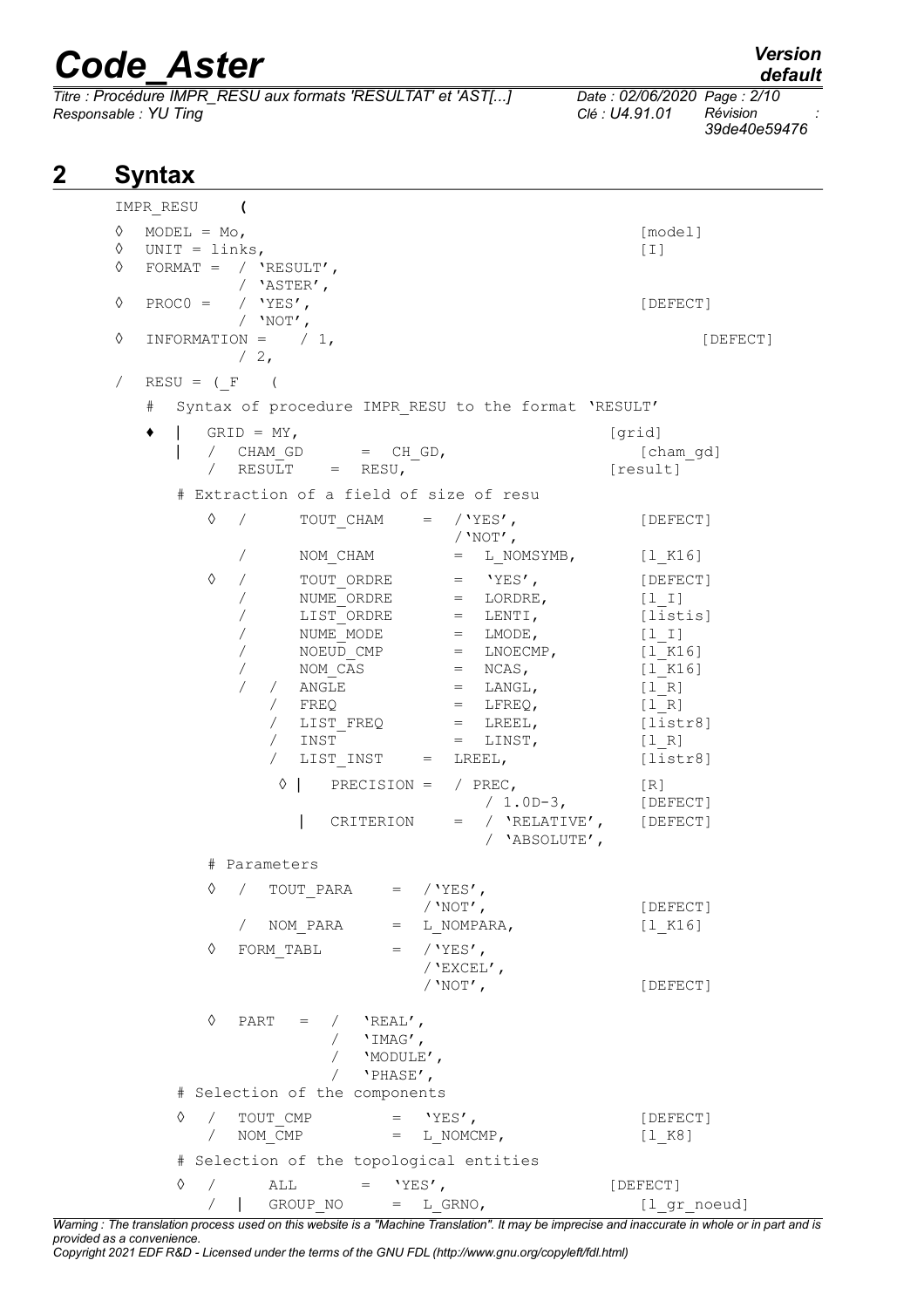| <b>Code Aster</b>    |                                                              |            |                                                        |                                    |                 | <b>Version</b><br>default                               |
|----------------------|--------------------------------------------------------------|------------|--------------------------------------------------------|------------------------------------|-----------------|---------------------------------------------------------|
| Responsable: YU Ting | Titre : Procédure IMPR_RESU aux formats 'RESULTAT' et 'AST[] |            |                                                        | Clé : U4.91.01                     |                 | Date: 02/06/2020 Page: 3/10<br>Révision<br>39de40e59476 |
|                      |                                                              |            | GROUP $MA$ = $L_GRMA$ ,                                |                                    | [1 gr maille]   |                                                         |
|                      | # Selection on the values                                    |            |                                                        |                                    |                 |                                                         |
| ♦                    | VALE MAX                                                     |            | $=$ / 'YES',<br>/ $'NOT'$ ,                            |                                    | [DEFECT]        |                                                         |
| ♦                    | VALE MIN                                                     |            | $=$ / 'YES',                                           |                                    |                 |                                                         |
| $\Diamond$           | BORNE SUP                                                    |            | / $'NOT'$ ,<br>$=$ VSUP,                               |                                    | [DEFECT]<br>[R] |                                                         |
| ♦                    | BORNE INF                                                    | $=$        | VINF,                                                  |                                    | [R]             |                                                         |
|                      | # Impression of the coordinates                              |            |                                                        |                                    |                 |                                                         |
| ♦                    | IMPR COOR                                                    |            | $=$ / $YES'$ ,<br>/ $'NOT'$ ,                          |                                    | [DEFECT]        |                                                         |
|                      |                                                              |            | # Choice of the format of writing of the actual values |                                    |                 |                                                         |
| ♦                    | FORMAT $R =$                                                 | $\sqrt{2}$ | / FORMS,<br>$'1PE21.14'$ ,                             |                                    | [DEFECT]        |                                                         |
| ♦                    | SOUS TITRE $=$ ST,                                           |            |                                                        |                                    | KN              |                                                         |
| #                    |                                                              |            | Syntax of procedure IMPR RESU to the format 'ASTER'    |                                    |                 |                                                         |
|                      | GRID<br>MY,<br>$=$                                           |            |                                                        | [grid]<br>$\sqrt{2}$<br>$\sqrt{2}$ | [skeleton]      |                                                         |
| ♦                    | SOUS TITRE $=$ ST,                                           |            |                                                        |                                    | [KN]            |                                                         |
| $)$ ),               |                                                              |            |                                                        |                                    |                 |                                                         |
| $\lambda$            |                                                              |            |                                                        |                                    |                 |                                                         |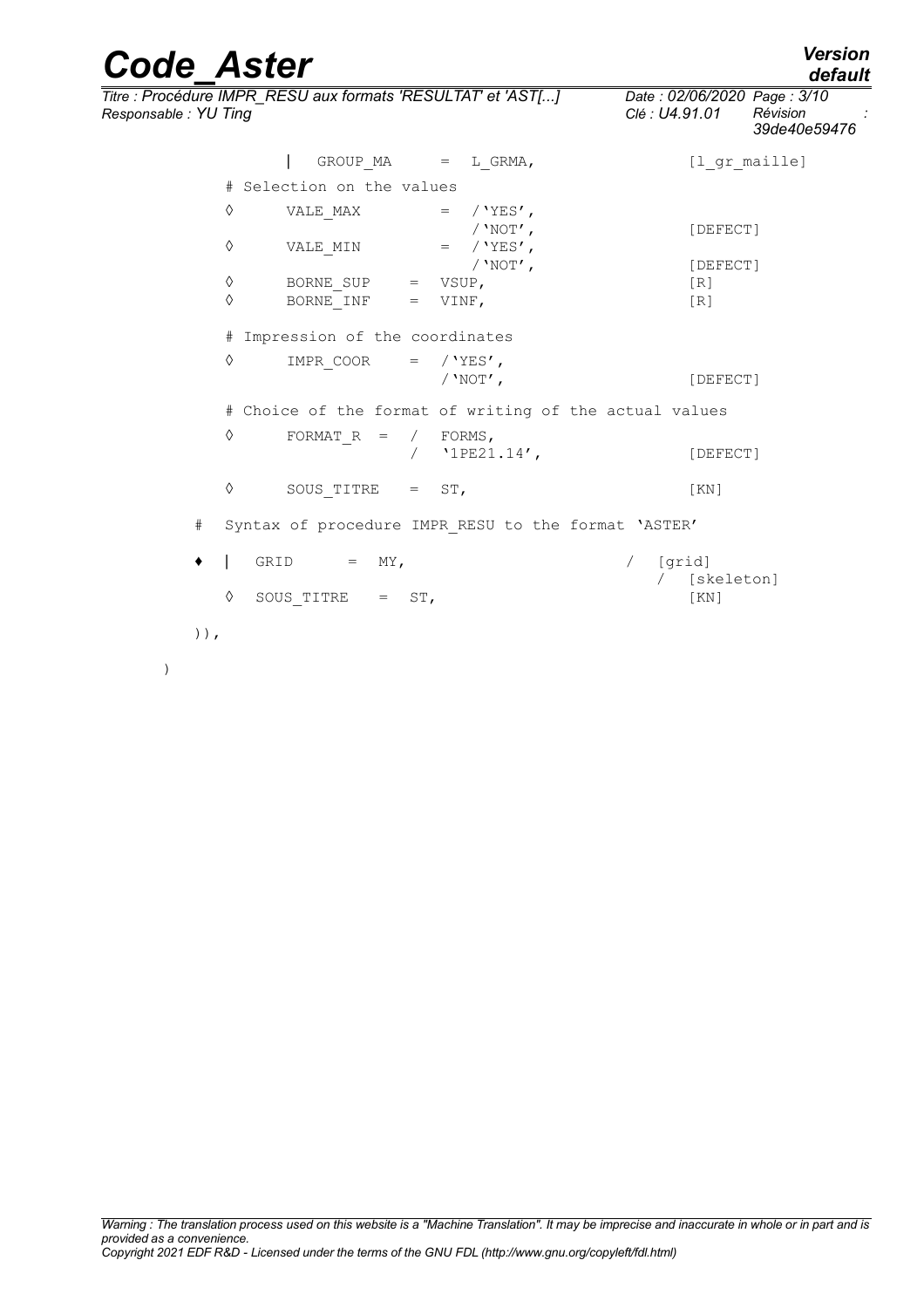*Titre : Procédure IMPR\_RESU aux formats 'RESULTAT' et 'AST[...] Date : 02/06/2020 Page : 4/10 Responsable : YU Ting Clé : U4.91.01 Révision :*

*39de40e59476*

*default*

## **3 Typography in documentation IMPR\_RESU**

For understanding the documentation well of IMPR RESU, it should be noted that the term 'RESULT' gather in *Code\_Aster* three rather different concepts:

- a kind of concept,
- a kind of file,
- a format of writing.

Indeed, on the one hand, one indicates by result, the quantities produced by an operator of calculation *Aster* producing several fields (evolutionary calculation, calculation of clean modes, etc…).

These data (results) are contained in a structure of data *Aster* of generic type said result. This generic type is declined under types, for example mode meca, evol elas, etc, of which the mode of storage differs somewhat. A concept of the type result only one under type has. In documentation Aster the names of the types of concept are in small letters Courier.

In addition, results intended for the impression, in particular those resulting from IMPR RESU, are versed in a file indicated by file RESULT (associate with unit 8, type resu in astk). The format of writing associated with this file intended for the impression is also baptized RESULT.

#### **In short** :

| result                 | data resulting from the resolution of the system,                                                                   |  |  |  |  |
|------------------------|---------------------------------------------------------------------------------------------------------------------|--|--|--|--|
| result                 | generic designation of the type of concept (of the structure of data) which<br>contains the result,                 |  |  |  |  |
| evol ther<br>mode meca | name of under type of the result of the type result,                                                                |  |  |  |  |
| FILE                   | (without quote) designation of the file which contains the results, independently<br>of the format of its contents, |  |  |  |  |
| 'RESULT'               | (with quotes) designation of the format (Aster) file which contains the results.                                    |  |  |  |  |

### **4 Operands FORMAT, PROC0, UNIT and INFORMATION**

Procedure IMPR RESU allows to write a grid and/or values of results in various formats in sight, in particular, of a graphic visualization [U7.05.01], [U7.05.11], [U7.05.21] and [U7.05.31].

The operand FORMAT allows to specify the format of impression of a result. The format by default is 'MED' (*cf.* [U7.05.21]). It makes it possible to print the grid and/or the results in form listing.

The operand PROC0 whose value by default is 'YES', allows to restrict the impression on the processor of row 0. If one affects the value to him 'NOT', the impressions will be carried out on all the processors.

One specifies in which file the data will be written via the keyword UNIT (cf orders DEFI\_FICHIER). By default, the logical file of unit is used 8 with format 'RESULT' and 26 with the format 'ASTER'.

The keyword INFORMATION when it is equal to 2 makes it possible to obtain information on the impressions carried out by the order.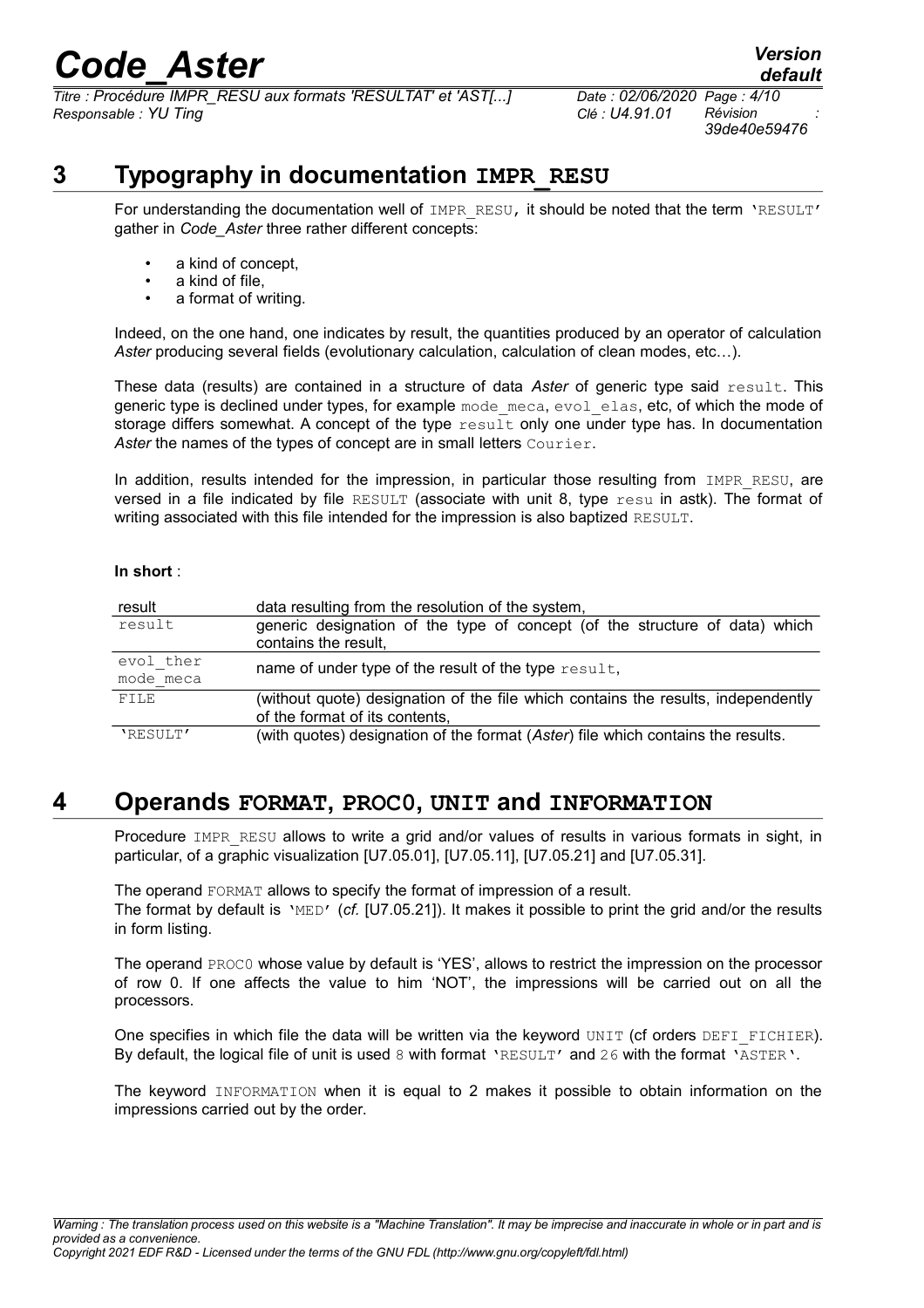*Titre : Procédure IMPR\_RESU aux formats 'RESULTAT' et 'AST[...] Date : 02/06/2020 Page : 5/10 Responsable : YU Ting Clé : U4.91.01 Révision :*

*39de40e59476*

### **5 Keyword RESU**

This keyword factor makes it possible to specify the results to print and the format according to which one wants to print them.

## **6 Operands CHAM\_GD and RESULT**

The values of the computed fields are stored in structures of data called fields of size. These fields of size can be directly accessible (concept cham qd) or to be in a structure of data gathering several fields of size (concept result).

- a field of size is a structure of data which makes it possible to store fields defined in the nodes (cham no  $*$ ) or of the fields defined by elements (cham elem  $*$ ). For the fields by elements, one distinguishes the fields defined in the nodes from the elements and the fields defined in the points of GAUSS of the elements,
- a concept result is composed of one or more fields of size. For example, with each step of calculation one stores in the structure of data result, the field of size displacement. This structure is thus indexed by a matric structure of order 2, whose index is, for example, the list of the moments of calculation and the other the whole of the computed fields (displacements, constraints, deformations,…).

One reaches in this case a field of size by specifying the value of a variable of access (sequence number, moment, frequency, number of mode...) and a field name ('DEPL', 'SIGM\_ELNO',...). There exist several types of concept result: evol elas, evol noli, mode meca,.... With each one corresponds a list of fields and a list of licit variables of access.

In addition, with a concept  $result$  is also associated a certain number of complementary results (for example the generalized mass or the modal factors of participation in a modal calculation (concept result of type mode meca)), different for each value from the variable of access. These complementary results are called parameters.

Taking into account the structure of data  $result$ , one understands easily that the possibilities of impression which one lays out are those of the fields of size, supplemented by specific possibilities:

- information on the structure of data (for example: list of the variables of access, list of the actually calculated fields,…),
- direct access to a field of size (for example, impression of the field of displacements at the moment  $t=15$ . ),
- impression of the values of parameters.

The operand RESULT allows to print the fields contained in a concept result. One can for example choose to print only certain fields (confer the following keyword: NOM\_CHAM) on certain components of certain nodes (cf. NOEUD\_CMP).

## **7 Extraction of a field of size**

#### **7.1 Operands TOUT\_CHAM/NOM\_CHAM**

Cf document [U4.71.00].

#### **7.1 Operands**

**TOUT\_ORDRE/NUME\_ORDRE/LIST\_ORDRE/NUME\_MODE/INST/LIST\_I NST/FREQ/LIST\_FREQ/NOEUD\_CMP/NOM\_CAS/ANGLE/PRECISION/C RITERION**

Cf document [U4.71.00].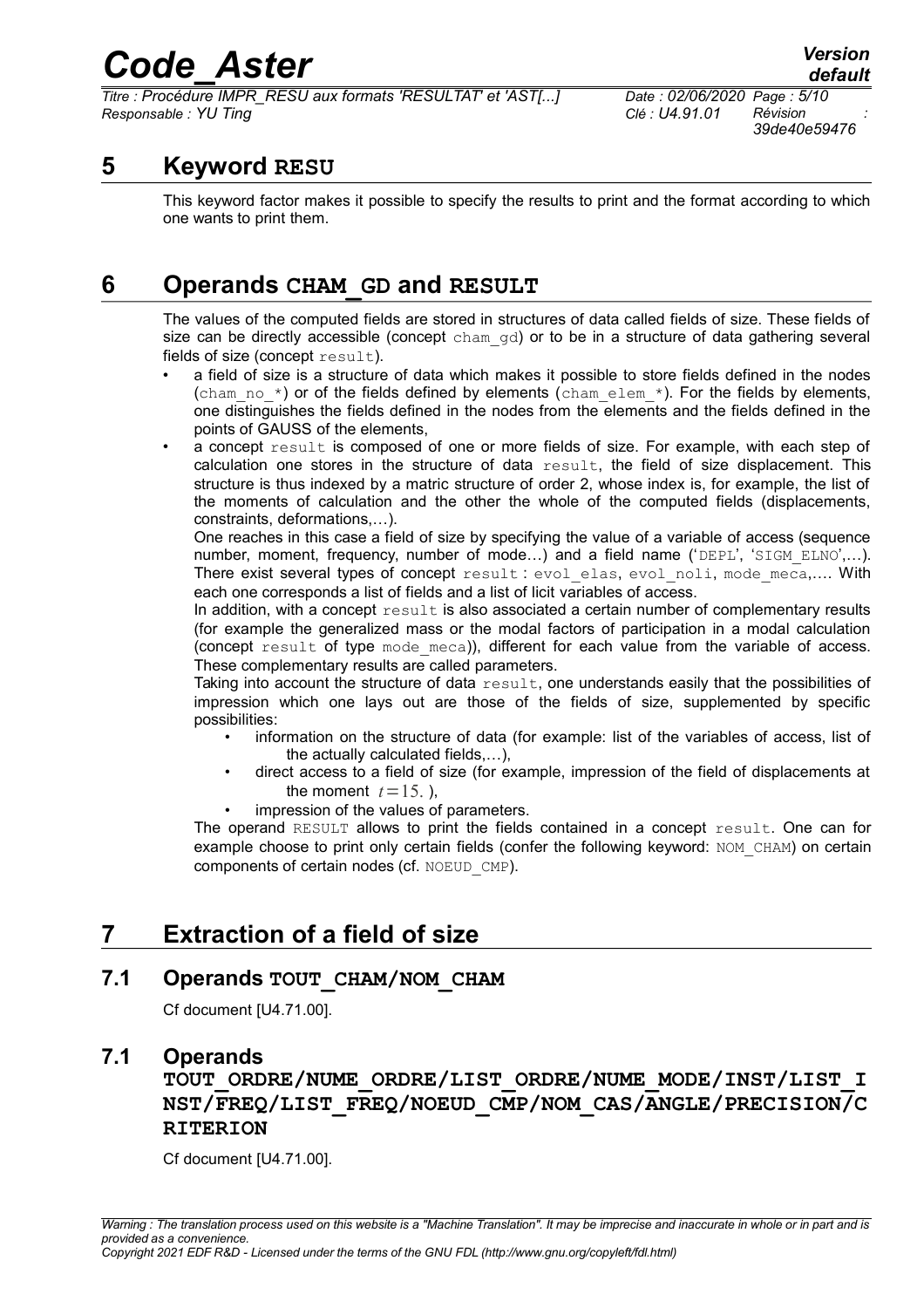*Titre : Procédure IMPR\_RESU aux formats 'RESULTAT' et 'AST[...] Date : 02/06/2020 Page : 6/10 Responsable : YU Ting Clé : U4.91.01 Révision :*

*39de40e59476*

*default*

### **8 Parameters**

#### **8.1 Operand TOUT\_PARA**

This keyword indicates if one wants or not to print all the values of the parameters attached to the concept of the type result.

Example:

IMPR\_RESU (RESU= (\_F (RESULTAT= resu, TOUT PARA= 'YES', NUME ORDRE= 3)))

One prints in the file RESULT values of all the parameters but only for the third step of calculation of a concept result of type mode meca :

Impression of the parameters of the concept resu for the sequence number 3:

NOM MODE 3 FREQ 1.09787E+4 OMEGA2 4.75843E+09 AMOR\_REDUIT 0.00000E+00 ERROR 2.76853E-10 MASS\_GENE 1.50009E-07<br>RIGI GENE 7.13806E+02 RIGI\_GENE 7.13806E+02 ........ ........ NORMALIZES SANS CMP: LAGR

#### **8.2 Operand NOM\_PARA**

This keyword makes it possible to choose a list of reference symbols of parameters among the whole of the possible ones.

```
Keywords TOUT PARA and NOM PARA cannot be used simultaneously.
Example:
```
IMPR\_RESU (RESU= (\_F ( RESULTAT= resu,

NOM PARA= ('STANDARD'), NUME ORDRE= 3)))

One prints in the file RESULT the value of the parameter of name 'NORMALIZES'but only for the third step of calculation D' a concept result of type mode meca : Impression of the parameters of the concept resu for the sequence number 3:

NORMALIZES SANS CMP: LAGR

#### **8.3 Operand FORM\_TABL**

This keyword makes it possible to choose the format of impression of the values of the parameters. Maybe in the form of a table whose each line is limited to 80 characters (FORM\_TABL  $=$  'YES'), that is to say in the form of a table whose each line can reach 2000 characters (FORM TABL = 'EXCEL'), that is to say in the form of a list (a parameter by line) (FORM TABL = 'NOT').

By defaults the parameters are printed in the form of a table. **Example** :

|            | FORM TABL = $'YES'$   |           |                   |           |              |                 |                 |             |  |
|------------|-----------------------|-----------|-------------------|-----------|--------------|-----------------|-----------------|-------------|--|
| NUME ORDRE |                       | NUME MODE |                   | ITER QR   |              | ITER BATHE      |                 |             |  |
|            |                       | FREO      |                   |           | OMEGA2       |                 | AMOR REDUIT     |             |  |
|            |                       | MASS GENE |                   | RIGI GENE |              |                 | AMOR GENE       |             |  |
|            |                       |           | MASS EFFE DY      |           | MASS EFFE DZ |                 | FACT PARTICI DX |             |  |
|            |                       |           | FACT PARTICI DZ   |           |              | MASS EFFE UN DX | MASS EFFE       | – DY<br>UN. |  |
|            |                       |           | <b>NORMALIZES</b> |           |              | METHOD          |                 |             |  |
|            |                       |           |                   |           |              |                 |                 |             |  |
| 2          | FORM TABL = $'EXCEL'$ |           |                   |           |              |                 |                 |             |  |
| NUME       | ORDRE                 | NUME MODE |                   | ITER OR   |              |                 | TTER BATHE      |             |  |

*Warning : The translation process used on this website is a "Machine Translation". It may be imprecise and inaccurate in whole or in part and is provided as a convenience. Copyright 2021 EDF R&D - Licensed under the terms of the GNU FDL (http://www.gnu.org/copyleft/fdl.html)*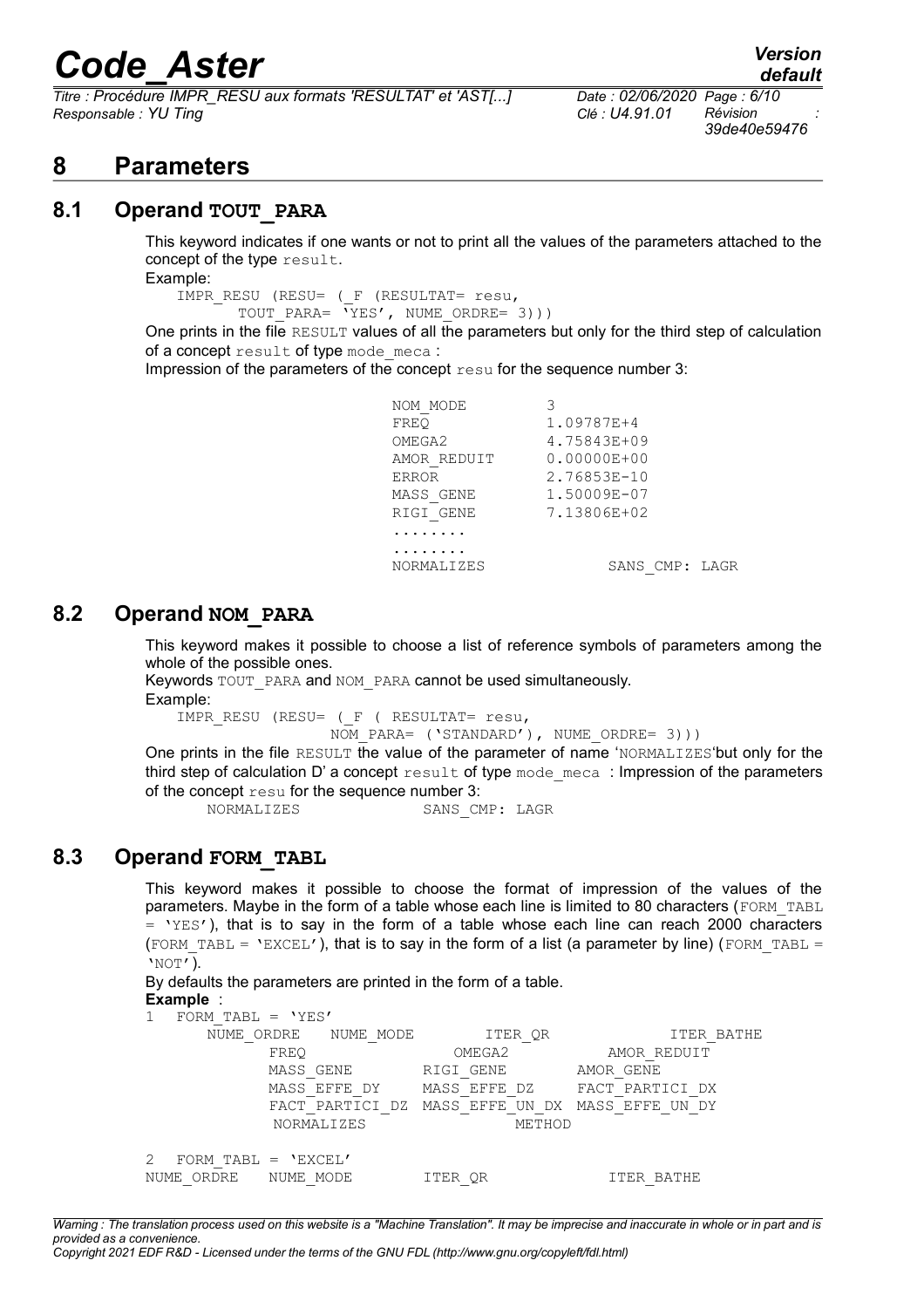*Titre : Procédure IMPR\_RESU aux formats 'RESULTAT' et 'AST[...] Date : 02/06/2020 Page : 7/10 Responsable : YU Ting Clé : U4.91.01 Révision :*

*39de40e59476*

## **9 Selection on the components**

Another manner of reducing the volume of the impressions is to print only the values of certain components (for example that displacement following the axis  $X :$  component  $DX$ ). Note: the selection of the components does not function for the fields under-points.

#### **9.1 Operand TOUT\_CMP**

This keyword makes it possible to indicate that one wishes to print all the components of the field.

#### **9.2 Operand NOM\_CMP**

This keyword makes it possible to choose the list of the components of cham gd or of all the fields of the concept result which one wishes to print.

Keywords TOUT CMP and NOM CMP cannot be used simultaneously.

These components are described in the specific documentation of the elements.

## **10 Selection of the topological entities**

In order to reduce the volume of the impressions, it is sometimes necessary to print only part of the result. With this intention one can print a field with the nodes only in certain nodes, or a field by element that in certain elements.

Note: the selection of the topological entities does not function for the fields under-points.

#### **10.1 Operand ALL**

This keyword indicates that one wishes to print the field on all the structure (all the nodes for a field with the nodes, all elements for a field by element).

#### **10.2 Operand GROUP\_NO**

This keyword makes it possible to indicate the list of the groups of nodes on which one wishes to print one cham\_no. If this keyword is used in the case of the impression of one cham\_elem, he is ignored, and it cham elem is printed in all the meshs, specified in addition.

#### **10.3 Operand GROUP\_MA**

This keyword makes it possible to indicate the list of the groups of meshs on which one wishes to print one cham\_elem. For one cham\_no, it makes it possible to indicate the list of the nodes, tops of the meshs to which one wishes to print it cham no.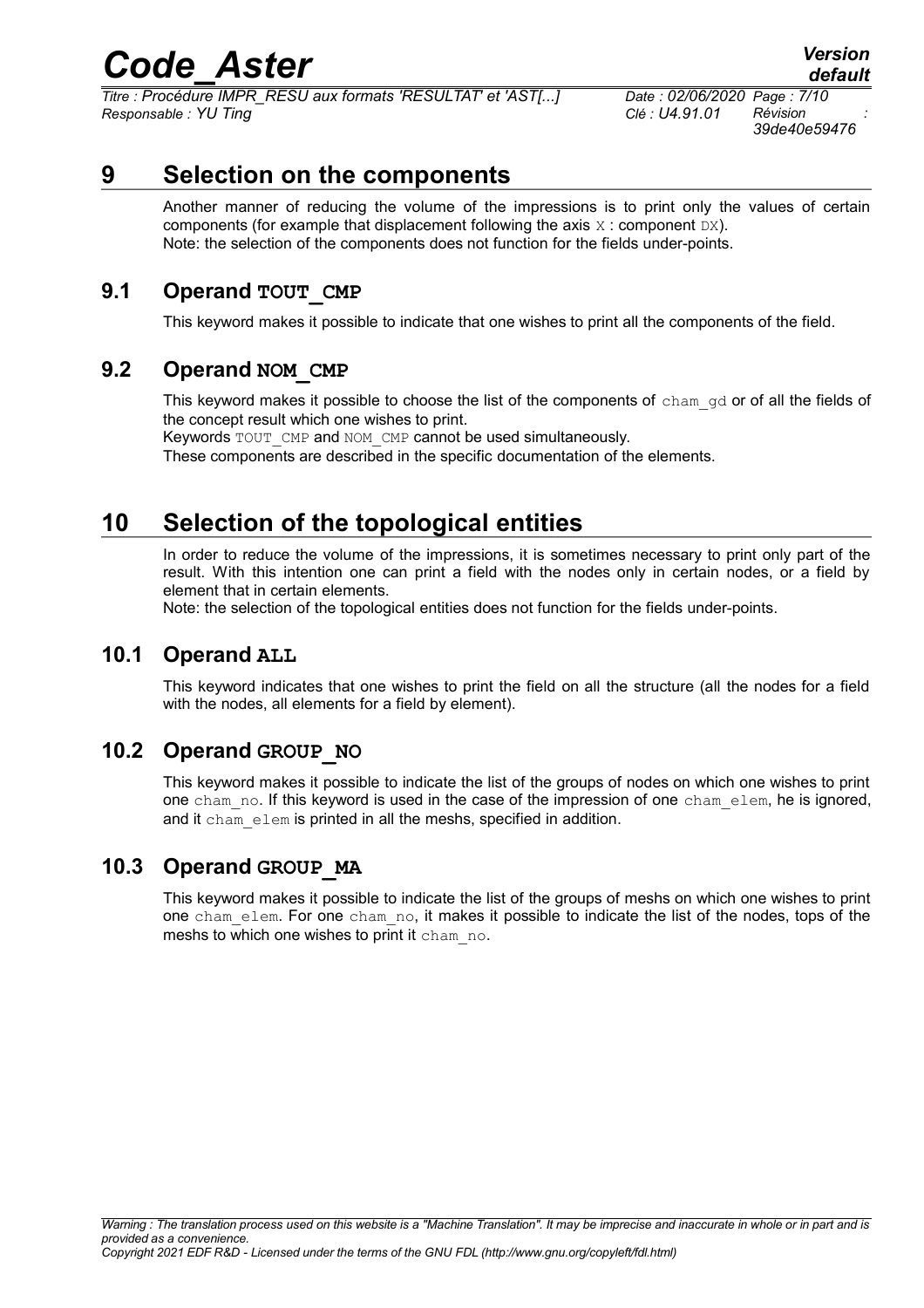*Titre : Procédure IMPR\_RESU aux formats 'RESULTAT' et 'AST[...] Date : 02/06/2020 Page : 8/10 Responsable : YU Ting Clé : U4.91.01 Révision :*

*39de40e59476*

*default*

## **11 Selection on the values**

It is also interesting to print only the extreme values of all or certain components, on whole or part of the structure.

#### **11.1 Operand VALE\_MAX**

This keyword indicates that one wishes to print the maximum value of each component of the field, possibly in a given interval specified by the arguments BORNE\_SUP and/or BORNE\_INF.

#### **11.2 Operand VALE\_MIN**

This keyword indicates that one wishes to print the minimal value of each component of the field, possibly in a given interval specified by the arguments BORNE\_SUP and/or BORNE\_INF.

### **11.3 Operand BORNE\_SUP**

This keyword indicates the upper limit of the interval on which one wishes to print the field. One prints all the values of the field lower than this upper limit.

#### **11.4 Operand BORNE\_INF**

This keyword indicates the lower limit of the interval on which one wishes to print the field. One prints the values of the field higher on this lower terminal.

### **12 Impression of the coordinates: operand IMPR\_COOR**

This keyword makes it possible to specify if one wishes to print the coordinates of a node at the time of the writing of one cham\_no with the format 'RESULT'.

### **13 Operand FORMAT\_R**

 $\Diamond$  FORMATR = / FORMS, / '1PE21.14' [DEFECT] Allows to specify the format of writing of the actual values to the format 'RESULT'.

Note: the choice of the format of writing of the actual values does not function for the fields underpoints.

### **14 Operand PART**

```
\Diamond PART = / 'REAL',
                   / 'IMAG',
               / 'MODULE',
                   / 'PHASE',
```
Allows to specify the format of impression of the compelxes. IF nothing is specified, the complex will be printed. If not one can print the real part ( PARTIE=' REEL' ) , the part complexes ( PARTIE=' IMAG' ), the module ( PARTIE=' MODULE' ) or the phase ( PARTIE=' PHASE' ).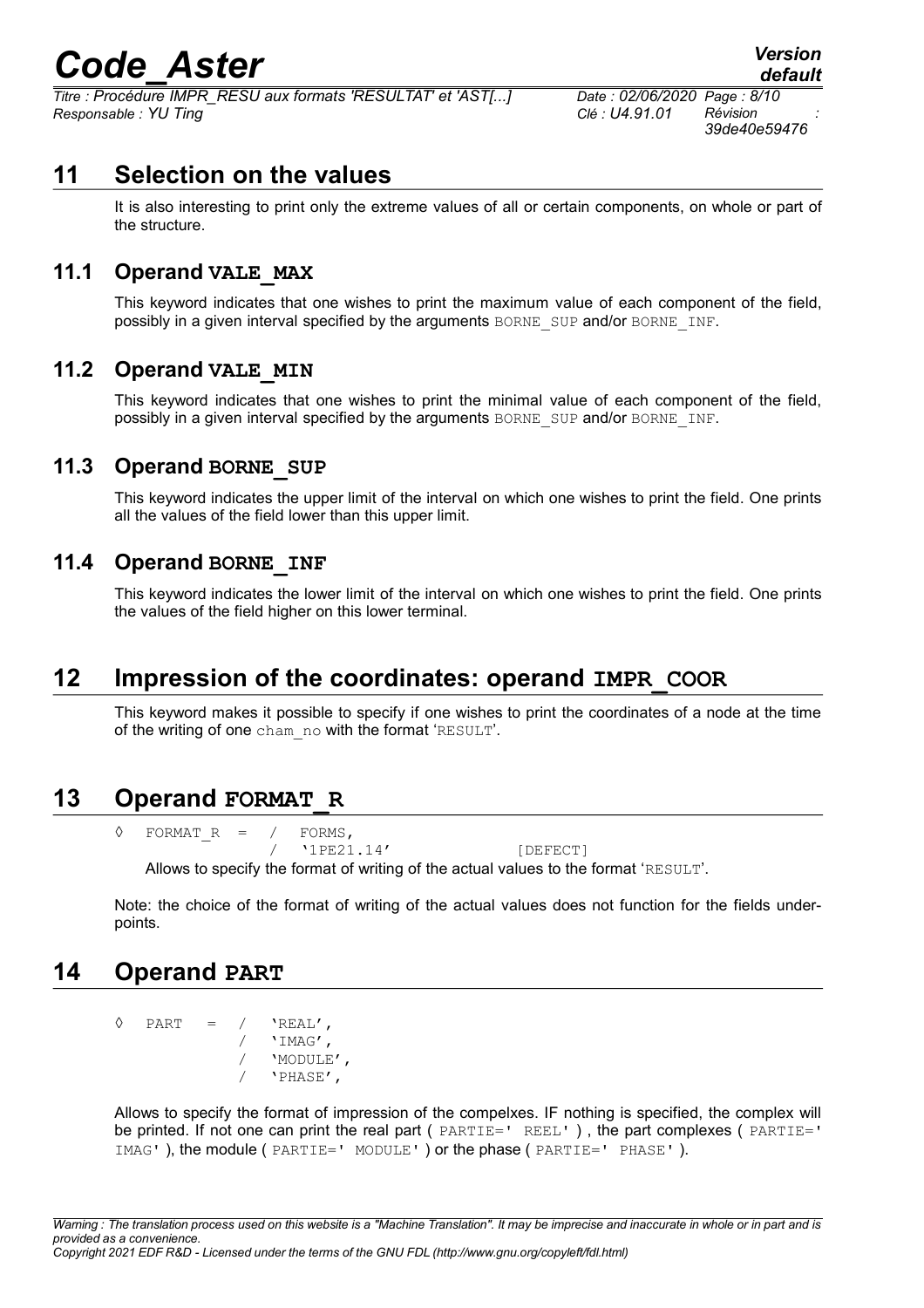*Titre : Procédure IMPR\_RESU aux formats 'RESULTAT' et 'AST[...] Date : 02/06/2020 Page : 9/10 Responsable : YU Ting Clé : U4.91.01 Révision :*

*39de40e59476*

*default*

## **15 Notice concerning the fields under-points**

In *Aster*, there exists cham elem with under points (as well for cham elem with the nodes that for cham elem at the points of Gauss). With the format 'RESULT', IMPR RESU the impression allows of cham\_elem with under points.

If same cham elem have under points on certain meshs and not on others, the impression of cham elem will be done in two times:

- initially impression of  $cham$  elem on all the meshs on which there is not under points,
- then impression of cham elem on all the meshs on which there is under points.

A specific format is used for each one of these impressions. The impression of the fields under-points is "basic": one systematically prints all the geometrical entities, all the components and all the underpoints (a line not under-point). The real numbers are always printed with 10 significant figures.

A trick to print more significant figures for a field under-points consists in calling the order POST\_CHAMP to extract the field on a particular under-point then to print the new structure of data with the keyword FORMAT R.

## **16 Impression of the grid: operands GRID / MODEL**

This argument makes it possible to print the grid with FORMAT = 'ASTER' or 'RESULT'. One then finds the format used for LIRE\_MAILLAGE [U4.21.01] and defined in [U3.01.00]. By default, one prints all the grid.

The concept of the type model is optional in the majority of the impressions. However, it can be used in the case of the impression of a grid to the formats 'ASTER' or 'RESULT', in order to print only the part of the grid whose meshs are affected in the model.

If format is chosen 'ASTER', the grid is written in a file of the type .mail who can then be read again by LIRE MAILLAGE.

If format is chosen 'RESULT', the grid is written, by default, in the file . resu and cannot be read again by LIRE\_MAILLAGE such as it is because the file . resu contains titles in addition, under titles and possibly of other information.

### **17 Operand SOUS\_TITRE**

This argument makes it possible to print under title of comment, for more details to consult the document [U4.03.01].

SOUS TITRE by default is:

for one cham gd

```
for one cham no
SOUS TITRE = ('FIELD WITH THE NODES')
for one cham_elem
SOUS TITRE = ( 'FIELD BY ELEMENT @LOC (chan elem) ' )
```
Example: "FIELD BY ELEMENT AT THE POINTS OF GAUSS"

- for one result
	- for one cham no

SOUS\_TITRE =

```
\overline{C} 'FIELD WITH the NODES OF REFERENCE SYMBOL &NOM SYMB (cham no
Result) &RL NUMBER D' 'ORDER &NUM_ORDRE (cham_no Result) \overline{a}ACCES (cham_no
Result)')
```
Example of impression:

FIELD WITH THE NODES OF REFERENCE SYMBOL DEPL SEQUENCE NUMBER 2 NUME MODE 3 FREQ 5.52739E+00

*Copyright 2021 EDF R&D - Licensed under the terms of the GNU FDL (http://www.gnu.org/copyleft/fdl.html)*

for one cham\_elem

*Warning : The translation process used on this website is a "Machine Translation". It may be imprecise and inaccurate in whole or in part and is provided as a convenience.*